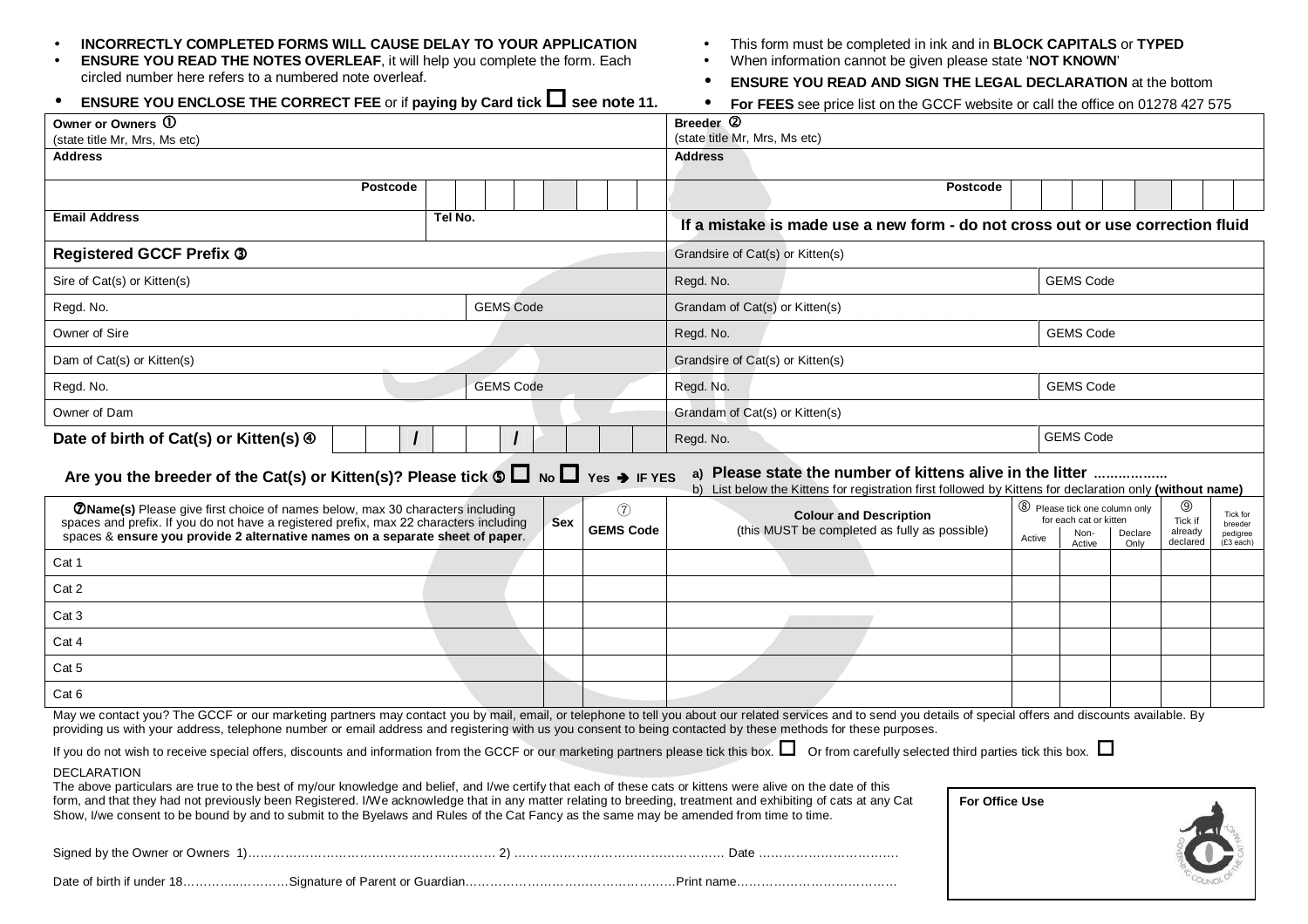## Completed applications should be sent with correct fee to:<br>Application for Registration end in the Governing Council of the Cat Fancy<br>Tel: 01278 427 575 email: info@gccfcats.org **Extract of GCCF Rules giving INSTRUCTIONS FOR APPLYING FOR REGISTRATION OF CATS & KITTENS** Applicants are required to comply with the **full Rules**, copies of which are available from the GCCF Office for a small fee. This extract is provided to assist in completion of the form only. **Please read these directions carefully before filling in the form overleaf** The numbered notes refer to ringed numbers on the form overleaf **1. OWNER** - Please state the title of the owner(s) as this is an important part of the registration record. For prefix registrations this must be the prefix holder.**2. BREEDER -** The breeder is the registered owner of the dam at the date of birth of the kittens. If the breeder is also the owner, there is no need to complete the address box twice.**3. REGISTERED PREFIX** (see also Note 6)Fill in this box **only** if you own a registered prefix purchased from the GCCF and are **also** the breeder of the kittens you wish to register (see Note **2** above).Use of the prefix is valid **only** if the registered ownership of the dam is **exactly the same** as the registered ownership of the prefix at the time of the kitten's birth and the litter is being registered by the prefix holder.**4. DATE OF BIRTH/AGE LIMITS -** Applications will not normally be accepted for kittens under the age of one calendar month or for cats over the age of two years. Applications must be made to the Board of Directors who may give permission to register cats over the age limit (An additional fee is payable for this approval).**5. LITTER DECLARATION -** This is to be completed **only if the breeder is registering.** When the first kitten of any litter is registered by the breeder but the breeder does not wish to register all of the litter, the remaining kittens must be declared and the following information given:- the number of kittens alive at the time in the litter- the breed and apparent colour of each kitten- the sex of each kitten Declaration is **NOT** registration and does not prevent kittens being registered by their new owners at a later stage. **6. NAMES -** Registrations are described as 'Prefix' (meaning GCCF **registered** Prefix) or 'Non-Prefix' registrations. A prefix is a word put before the name given to a cat by its breeder or owner. A GCCF registered prefix may be purchased by a breeder from the GCCF and gives that breeder the exclusive use of that prefix for any cats bred and registered with the GCCF by the said breeder. This is a prefix registration. To use a prefix the Dam must be in the registered ownership of the specifically namedPrefix holder or holders on or before the date of birth of the kittens to be registered. If a Prefix is not held by the registered owner at the time of the birth a GCCF administrative prefix is automatically provided by the GCCF at the time of registration; it normally changes on 1<sup>st</sup> January each year and is not exclusive to any one person. This is a Non-Prefix registration. For **NON-PREFIX APPLICATIONS**(this applies to you if you are the owner but not the breeder or if you do not own a GCCF registered prefix)(a) The GCCF will provide an administrative prefix that does not exceed 8 letters (b) The name, **without** the administrative prefix, may contain no more than a maximum of 18 characters including spaces, hyphens or apostrophes. For **PREFIX APPLICATIONS** (this applies to you if you are the breeder and also own a GCCF registeredPrefix) The complete name of the cat, **including the registered prefix,** may contain: (c) a maximum of <sup>30</sup> characters including spaces, hyphens or apostrophes. For **ALL APPLICATIONS** (d) The following will not be accepted as a name or part of a name: − Numbers in figures (Felix 111 or William IV) − GCCF Show titles (Supreme, Champion, Premier, International, Imperial etc) − Cedillas, accents etc. Cedillas, accents etc. <sup>−</sup> Repetition of words previously registered by the same person or under the same prefix except recognised appropriate breed colour/pattern/coat description words in English, the definite and indefinite articles (the, a, an) or recognised human titles (Mr, Mister, Mrs, Miss, King, Queen, Prince, Princess, Lord, Lady, Sir, Dame.) No cat once registered may have its name changed, **including spelling errors by applicant,** except at the discretion of the Board of Directors, whose decision is final. The applicant is responsible for any legal action arising from the registration of a name. **7. BREED NUMBER AND COLOUR** – If you do not know the breed number, describe the colour as fully as possible when filling in the next box under Colour and Description. **8. ACTIVE and NON-ACTIVE REGISTERS and DECLARATION ONLY Active Register** – kittens may be registered from these cats. **Note:** All males registered on the **Active Register MUST** have a **CERTIFICATE OF ENTIRETY** lodged with the GCCF **BEFORE** any kittens can be registered to him. **Non-Active Register:** The GCCF will not register the kittens of cats registered on the non-active register. The **breeder** only may give permission to transfer a cat from the non-active register to the active register. If necessary this register should be used to prevent kittens, sold as pets, being used for breeding against the advice of the breeder. **Declaration only: Forms are NOT accepted for declared kittens only.** Also see Note 5 above. **9. ALREADY DECLARED** – Tick if you **know** a cat/kitten has been declared. **10. DECLARATION -** This declaration must be signed by the owner (1) or both owners (1) & (2) if jointly owned. If an owner is under 18 years of age the applicant's date of birth must be given and the declaration must also be signed by a parent or guardian. **11. Paying by Card – The APPLICANT MUST CONTACT THE OFFICE** with their card details **3 to 5** working **days** after posting the application. Failure to do so may result in the form being returned as unpaid. **12. The effective date of the application shall be when full payment is received. 13. MATING CERTIFICATES: (effective for kittens born on or after 1st June 2002)** When a litter is registered, the application to register must be accompanied by a copy of the Certificate of Mating unless the person registering the kitten(s) is also the registered owner of the sire. The owner of the stud cat must provide the Certificate of Mating to the dam's owner upon collection of the dam. A certificate of mating must state the registered name, breed name/breed description and registration number of the sire together with the registered name, breed name/breed description and registration number of the dam and the dates of mating, and must be signed by the registered owner of the sire. If a kitten is sold unregistered, in addition to the pedigree the seller shall supply a copy of the Certificate of Mating whether or not the seller is the registered owner of the sire. Any application to register the kitten at a later date must be accompanied by this certificate. **14. SHOWS:** Pedigree cats that are entered for GCCF shows **must** be registered. The registration application must be **received** by the GCCF office at least 21 days prior to the show. If the cat is to be exhibited in the name of the new owner, application for transfer of ownership must be **received** by the GCCF at least 21 days prior to the show. Non-receipt of application may result in disqualification. **Cats registered on the Reference Register may not be shown. Cats registered with the GCCF and resident in the UK may not be shown at cat shows not licensed by the GCCF, except after prior notification to the GCCF Office**. **15. GENERAL:** To transfer a cat into the new owners name fill in the details on the rear of the registration certificate. Registration and Transfer applications may be made at the same time. If an acknowledgement is

required, please enclose a stamped addressed postcard.

Oct 2012